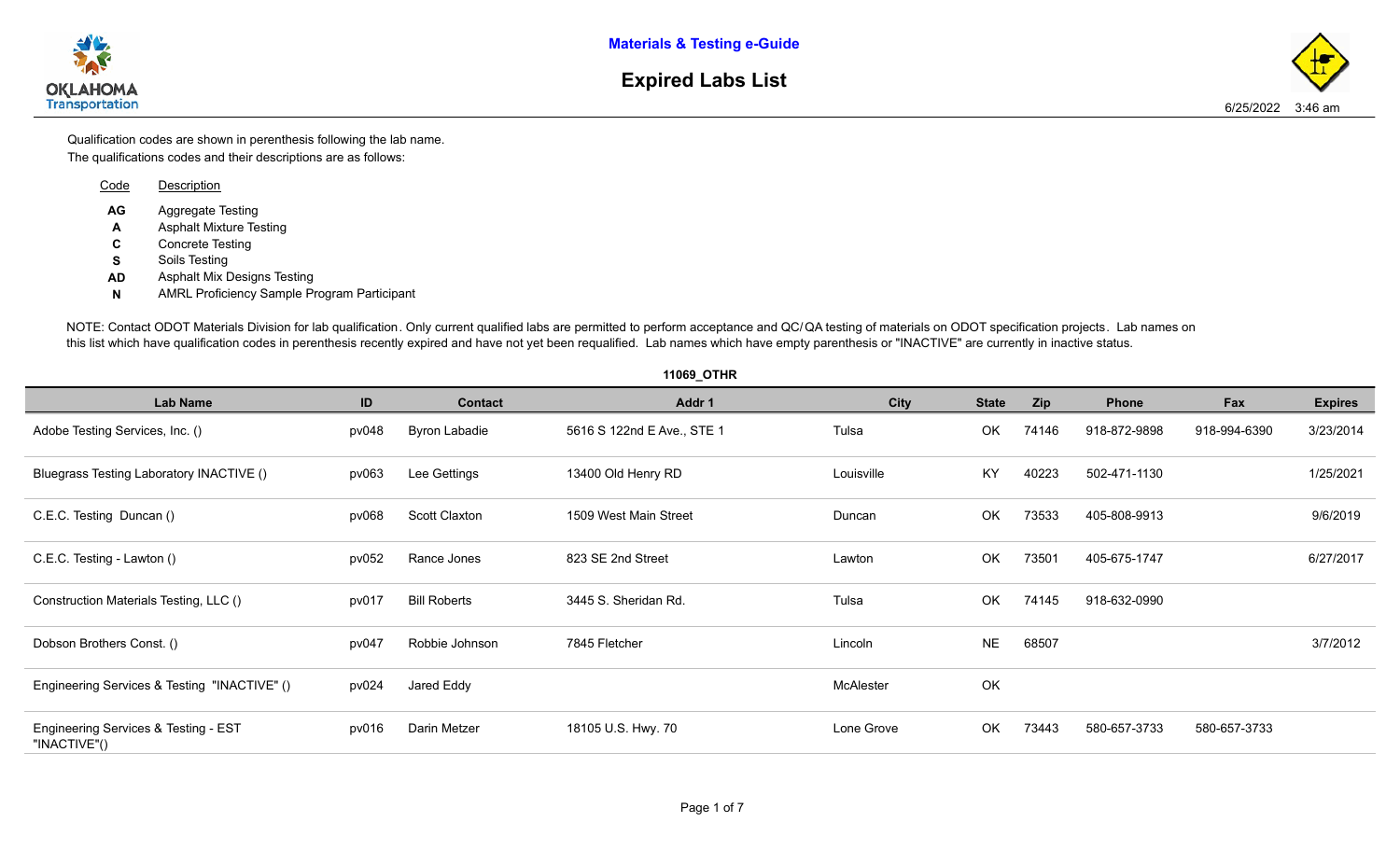| <b>Lab Name</b>                                  | ID    | <b>Contact</b>        | Addr 1                   | <b>City</b>         | <b>State</b> | <b>Zip</b> | <b>Phone</b> | Fax          | <b>Expires</b> |
|--------------------------------------------------|-------|-----------------------|--------------------------|---------------------|--------------|------------|--------------|--------------|----------------|
| Engineering Services and Testing "INACTIVE" ()   | pv028 | Darin Metzer          | 218 E. H Avenue          | Lawton              | OK           | 73501      | 580-353-0400 |              | 1/1/2012       |
| EnviroTech Engineering and Consulting, Inc. - () | pv045 | <b>Steve Shipley</b>  | 2500 N. 11th St.         | Enid                | OK           | 73702      | 800-864-0536 |              |                |
| EST-McAlester()                                  | pv033 | Jared Eddy            | 1905 N. 13th             | McAlester           | OK           | 74501      | 918-423-4877 | 918-429-0200 | 4/19/2019      |
| EST OKC LAB()                                    | pv061 | Jerry Gray            | 3500 N. LINCOLON BLVD.   | OKC                 | OK           | 73105      | 405-524-7675 |              | 9/23/2017      |
| EST, Inc Portable Lab ()                         | pv070 | Darin Metzer          | Hwy 77 South of Ardmore  | Ardmore             | OK           | 73402      | 580-223-6518 |              | 3/30/2022      |
| EST, Inc Portable Lab ()                         | pv070 | Darin Metzer          | Darin Metzer             | Ardmore             | OK           | 73401      |              |              |                |
| ETTL Engineering & Consultants Inc.()            | pv042 | C. Brandon Quinn      | 1717 Erwin St.           | Tyler               | TX           | 75702      | 903-595-4421 | 903-595-6113 |                |
| GFAC Engineering Inc.- ()                        | pv040 | <b>Bill Bethel</b>    | 601 Eastside Blvd.       | Muskogee            | OK           | 74403      | 918-683-8600 |              | 3/31/2019      |
| Goucher & Associates "INACTIVE"()                | pv005 | <b>Brian Young</b>    | 541 S. 30th Street       | Clinton             | OK           | 73601      | 580-323-2924 | 580-323-2928 |                |
| GTS, Inc. Broken Arrow, OK (C, S, AG, N)         | pv064 | <b>Skyler Forth</b>   | 26097 E. 105th St. South | <b>Broken Arrow</b> | OK           | 74014      | 918 622-0700 |              | 6/3/2022       |
| Hinderliter Geotechnical Engineering (S, N)      | pv060 | Chris Hoffman         | <b>Mark Hinderliter</b>  | Oklahoma City       | OK           | 73107      | 405-942-4090 | 405-942-4057 |                |
| Interstate Highway Construction SW Div. ()       | pv058 | Steve Jacobs          | NORTH HIGHWAY 69         | <b>STRINGTOWN</b>   | OK           | 74569      | 501-859-5634 |              | 6/26/2017      |
| Jacobs Portable Lab #1 INACTIVE ()               | pv020 | <b>Armand Marquez</b> | Muskogee                 | Muskogee            | OK           | 73117      | 405-810-8254 | 405-810-2980 | 10/10/2018     |
| Jacobs Portable Lab #3 INACTIVE ()               | pv049 | Chris Boziden         |                          | Sand Springs        | OK           | 74063      |              |              | 3/22/2014      |
| Jacobs Engineering Newcastle INACTIVE ()         | pv054 | Tom Gunn              | 1428 North Portland Ave. | Newcastle           | OK           | 73065      | 405-810-8254 | 405-810-2980 | 7/31/2016      |
| Jacobs Engineering Testing Lab INACTIVE ()       | pv011 | Justin Bedford        | 10001 N Broadway Ext.    | Oklahoma City       | OK           | 73114      | 405-418-6456 | 405-810-2980 | 1/19/2020      |
| Jacobs Portable Lab #2 INACTIVE ()               | pv029 | Justin Bedford        | 8387 West 21st           | Sand Spring         | OK           | 73065      | 918-924-8082 | 405-810-2980 | 3/8/2019       |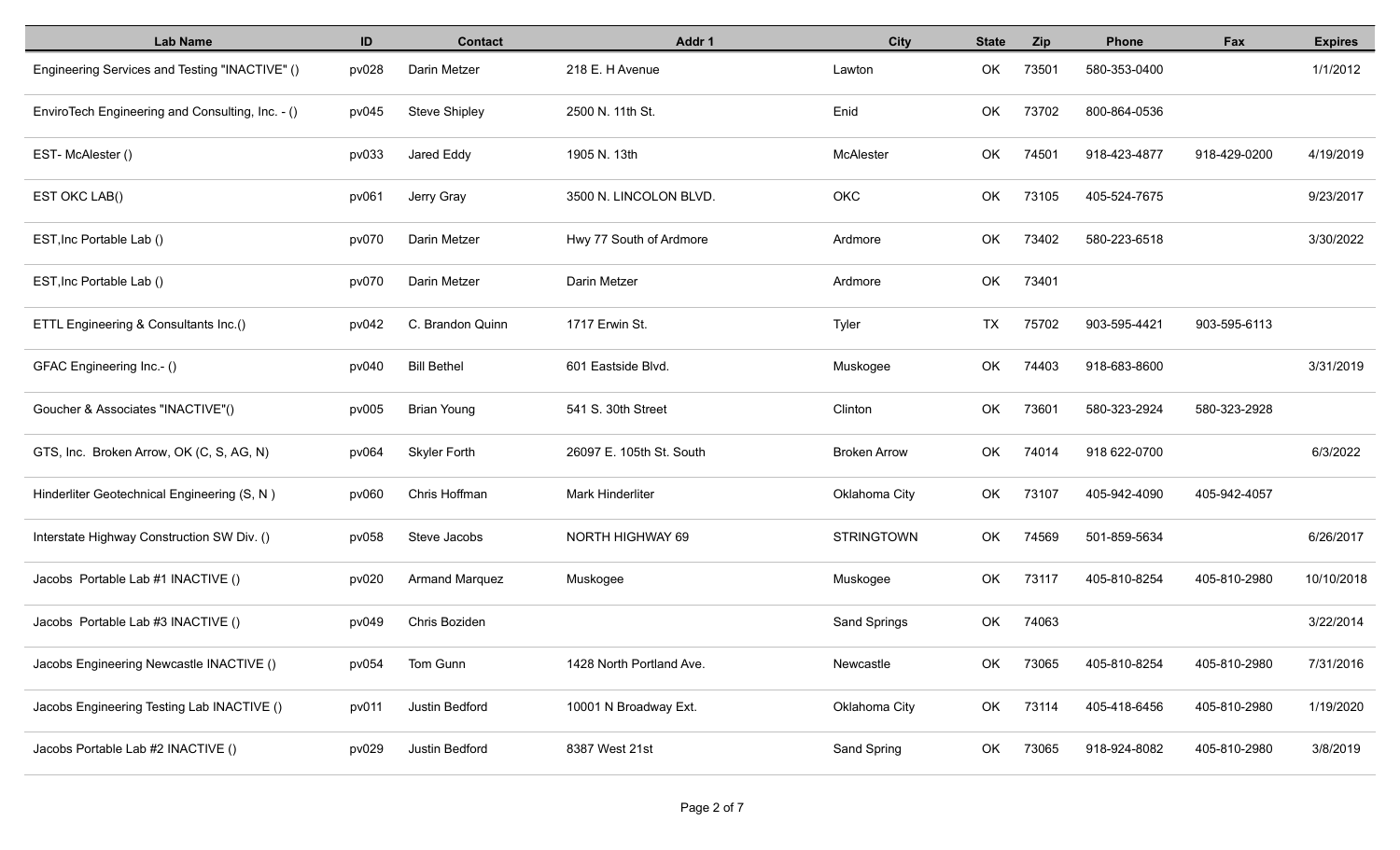| <b>Lab Name</b>                                       | ID    | <b>Contact</b>        | Addr 1                    | <b>City</b>   | <b>State</b> | Zip         | Phone        | Fax          | <b>Expires</b> |
|-------------------------------------------------------|-------|-----------------------|---------------------------|---------------|--------------|-------------|--------------|--------------|----------------|
| Jacobs Portable Lab #2 INACTIVE ()                    | pv029 | Justin Bedford        |                           | Mobile        | OK           |             |              |              |                |
| JenTech Materials Services, LLC ()                    | pv023 | <b>Preston Abbott</b> | 236 S. Two Mile Rd.       | Fort Gibson   | OK           | 74434       | 918-441-3771 | 918-478-2537 |                |
| Kleinfelder - OKC (AG, C, S)                          | pv069 | Steve Symsack         | Steve Symsack             | Oklahoma City | OK           | 73108       |              |              |                |
| Koss Const. Mobile Superpave Lab#1580<br>"INACTIVE"() | pv030 | Valerie Daigneault    | 831 S. 160th St.          | Pittsburg     | KS           | 66762       | 785-228-2928 |              | 10/8/2020      |
| Koss Main Superpave Lab ()                            | pv025 | Valerie Daigneault    | 5831 S Topeka Ave.        | Pauline       | KS           | 66619       | 785-228-2928 |              | 3/6/2019       |
| Koss Mobile Lab #1547 - ()                            | pv027 | Valerie Daigneault    | 5830 Drury Lane           | Topeka        | KS           | 66604       | 785-228-2928 |              |                |
| MACTEC Tulsa ()                                       | pv004 | Kathryn White         | 1540 N. 107th E. Avenue   | Tulsa         | OK           | 74116       | 918-834-4700 | 918-835-2545 |                |
| OK. Testing Laboratories ()                           | pv006 | Thomas Simpson        | 310 N. Klein              | Oklahoma City | OK           | 73106       | 405-232-5211 | 405-232-4667 |                |
| Olsson Associates- Mobile ()                          | pv067 | Roy Khalife           | Moved to 3501 Main Street | Pryor         | OK           |             |              |              | 8/1/2019       |
| Palmerton and Parrish, Inc. ()                        | pv043 | Rachel Goeke          | 4168 W. Kearney St.       | Springfield   | MO           | 65803       | 417-864-6000 | 417-864-6004 | 7/22/2013      |
| PSI INACTIVE ()                                       | pv007 | James Smith           | 11825 S. Portland Avenue  | Oklahoma City | OK           | 73170       | 405-735-6052 | 405-735-6086 | 5/29/2020      |
| Red Rock Consulting (S,N)                             | pv056 | <b>Chad Pierson</b>   | Mr. Jeremy Basler         | Edmond        | OK           | 73003       |              |              |                |
| Road Science, LLC. - ()                               | pv036 | Jason Davis           | 6502 S. Yale Ave.         | Tulsa         |              | OK 4136-421 | 918-960-8389 |              | 7/8/2012       |
| ROCA Portable Lab ()                                  | pv038 | <b>Arvel Williams</b> | 3939 N. Walnut Ave.       | Oklahoma City | OK           | 73105       | 405-684-8920 | 405-684-8923 |                |
| Standard Testing Tulsa ()                             | pv014 |                       | 10816 E. Newton St.       | Tulsa         | OK           | 74116       | 918-439-9539 | 918-459-2715 |                |
| Taylor & Assoc., Inc. Woodward, OK - ()               | pv046 | <b>Harley Sadler</b>  | 312 E. Oklahoma Ave.      | Woodward      | OK           | 73801       | 580-256-1700 | 580-256-1786 | 3/12/2016      |
| Texoma Engineering Services ()                        | pv012 | Don Johnson           | 2222 Sheppard Access Road | Wichita Falls | <b>TX</b>    | 76306       | 940-761-2284 | 940-761-5565 |                |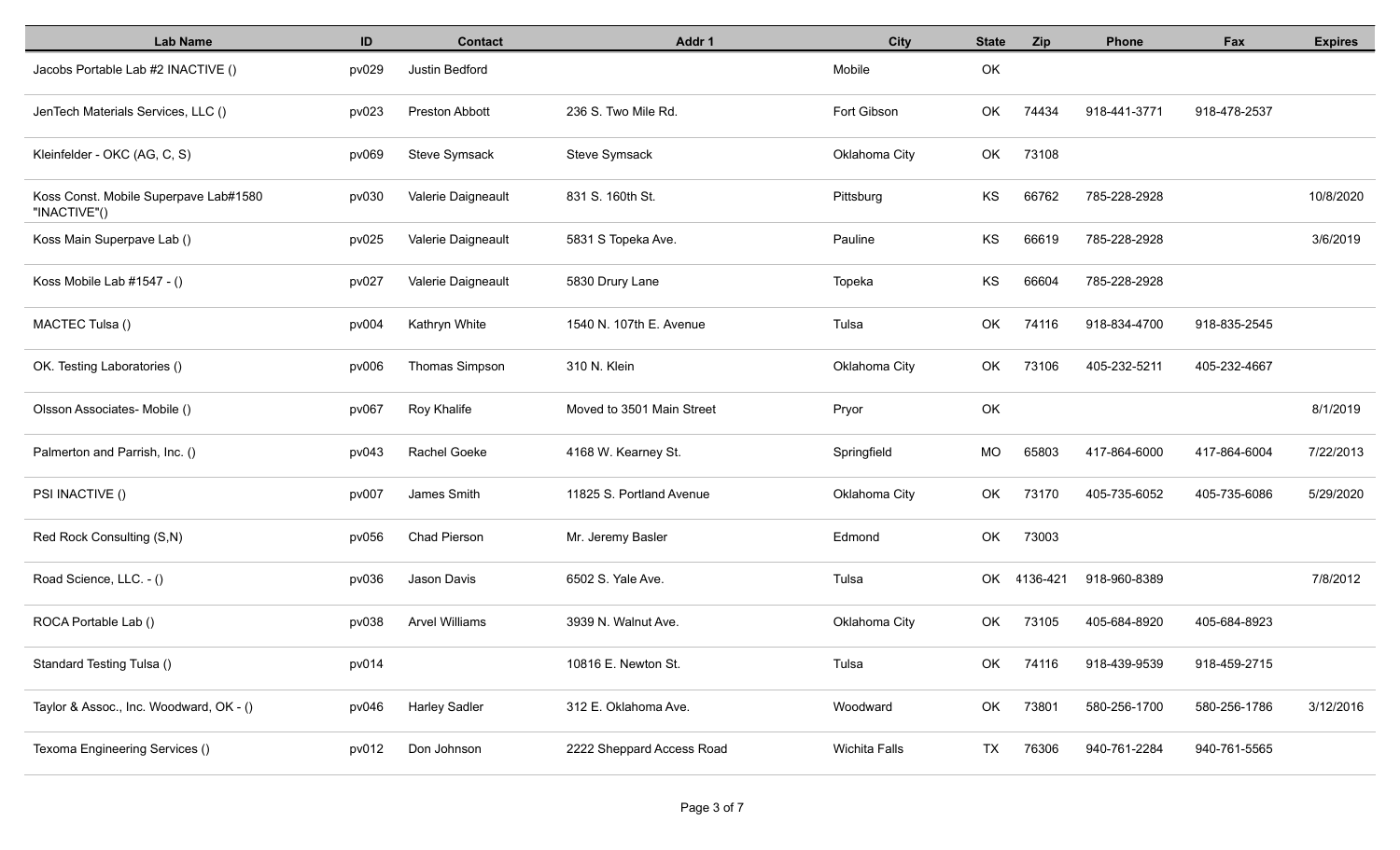| <b>Lab Name</b>                                               | ID    | <b>Contact</b>          | Addr 1                            | <b>City</b>   | <b>State</b> | <b>Zip</b> | <b>Phone</b> | Fax          | <b>Expires</b> |
|---------------------------------------------------------------|-------|-------------------------|-----------------------------------|---------------|--------------|------------|--------------|--------------|----------------|
| True Test Laboratories-Mobile Lab ()                          | pv018 | Tommy Lewis             | 2401 S 6th St. West               | Muskogee      | OK           | 74401      | 918-689-4919 |              |                |
| W2 Engineering, Inc. - ()                                     | pv053 | Arvel L. Williams, P.E. | 7412 NW 84th Street               | Oklahoma City | OK           | 73132      | 405-603-3467 | 405-603-3465 | 9/30/2018      |
| APAC Central Roberts Lab (AG, C, A, AD, N)                    | qc002 | <b>Anthony Cornell</b>  |                                   |               | OK           |            |              |              |                |
| APAC Central Roberts Lab (AG, C, A, AD, N)                    | qc002 | <b>Anthony Cornell</b>  | 14199 W. 834 Road                 | Tahlequah     | OK           | 74464      | 918-456-8164 | 918-456-8164 | 6/24/2022      |
| APAC Dewey, Inc. INACTIVE ()                                  | qc031 | Paul Ratley             | 400251 W. 1500 Rd.                | Dewey         | OK           | 74029      | 918-698-3195 | 918-270-8053 | 5/28/2022      |
| APAC-Central - Snyder QC Lab -<br>Mobile"INACTIVE" ()         | qc005 | Paul Rattley            | 5 miles west off of US62 Business | Snyder        | OK           | 73566      | 580-569-4681 | 580-482-1280 | 6/8/2022       |
| APAC-Central - Snyder QC Lab -<br>Mobile"INACTIVE" ()         | qc005 | Paul Rattley            | 3605 North 129th East Ave.        | Tulsa         | OK           | 74116      |              |              |                |
| APAC-Central (AG, A, N) Formerly Glover<br>q <sub>c</sub> 062 | qc071 | <b>Anthony Cornell</b>  | <b>Brian Shipley</b>              | Muskogee      | OK           | 74401      |              |              |                |
| APAC-Kansas-Lab #1 INACTIVE ()                                | qc051 | Jay Liu                 | 819 W. First Ave.                 | Hutchinson    | KS           | 67501      | 620-662-2112 | 620-662-9505 | 2/26/2020      |
| APAC-Kansas-Lab #2 INACTIVE ()                                | qc050 | Jay Liu                 | 819 W. First Avenue               | Hutchinson    | KS           | 67501      | 620-662-2112 | 620-662-9505 | 2/26/2020      |
| APAC-KS Division Lab "INACTIVE" ()                            | qc023 | Jay Liu                 | 819 West First Street             | Hutchinson    | KS           | 67501      | 620-662-2112 | 620-662-9505 | 1/1/2012       |
| APAC-KS QC Lab #2 "INACTIVE" ()                               | qc027 | Jay Liu                 | 819 West First Street             | Hutchinson    | KS           | 67501      | 620-662-2112 | 620-662-9505 | 1/1/2012       |
| APAC-OK Heavy Highway QC Lab "INACTIVE"<br>$\left( \right)$   | qc004 |                         | P.O. Box 3285                     | Shawnee       | OK           | 74802      | 405-273-7575 | 405-273-1287 | 1/1/2012       |
| APAC-OK Shawnee QC Lab "INACTIVE"()                           | qc003 |                         | P.O. Box 3285                     | Shawnee       | OK           | 74802      | 405-273-7575 | 405-273-1287 |                |
| Atlas Asphalt Products, Inc. - ()                             | qc057 | Tyle North              | 701 N. Portland Ave.              | Oklahoma City | OK           | 73107      |              |              |                |
| Bellco Materials Inc. Mobile Lab #2 ()                        | qc032 |                         |                                   | Claremore     | OK           | 74017      | 918-534-7004 |              |                |
| Broce Central Design Lab "INACTIVE"()                         | qc007 | <b>Armand Marquez</b>   | 11335 Hwy 283                     | Dodge City    | KS           | 67801      | 620-550-1020 | 405-321-4996 |                |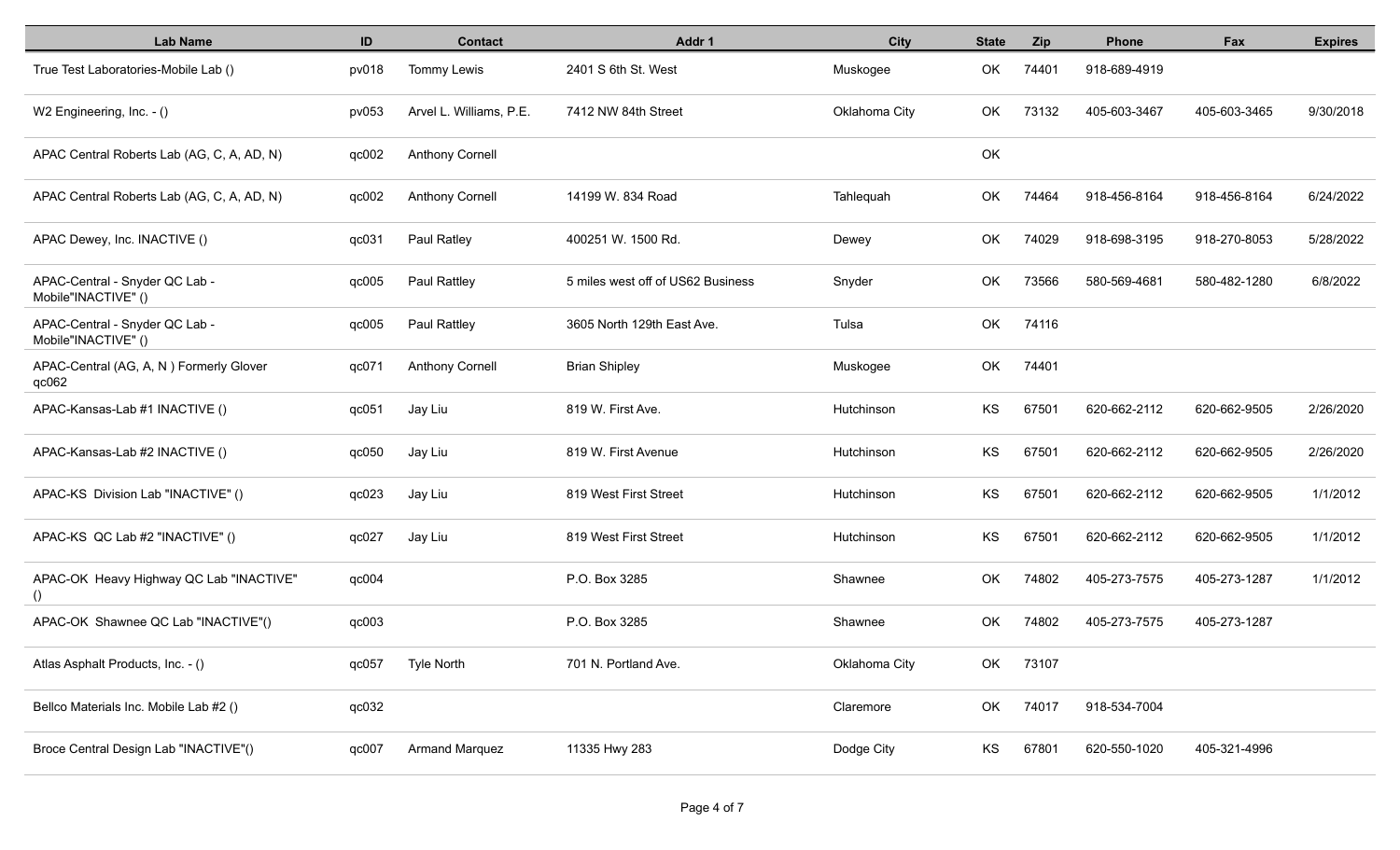| <b>Lab Name</b>                                      | ID    | <b>Contact</b>         | Addr 1                             | City                | <b>State</b> | Zip      | Phone        | Fax          | <b>Expires</b> |
|------------------------------------------------------|-------|------------------------|------------------------------------|---------------------|--------------|----------|--------------|--------------|----------------|
| Broce Field QC Lab #1 "INACTIVE"()                   | qc008 | <b>Colby Codner</b>    | 2821 N. Flood Avenue               | Norman              | OK           | 73069    | 405-321-1076 | 405-321-4996 |                |
| Broce Field QC Lab #2 "INACTIVE"()                   | qc009 | Colby Codner           | 2821 N. Flood Avenue               | Norman              | OK           | 73069    | 405-321-1076 | 405-492-7283 |                |
| Cornell Const. Co. Mobile Lab (AG, A, AD, N)         | qc036 | John Florer            | John Florer                        | Clinton             | OK           | 63601    |              |              |                |
| Cummins Const. - Enid Lab (AG, A, N)                 | qc037 | <b>Steve Tollett</b>   | 1420 W. Chestnut                   | Enid                | OK           | 73703    | 580-233-6000 | 580-233-9858 | 6/22/2022      |
| Cummins Const. Co., Inc. Mobile Lab D - (A, N)       | qc047 | <b>Steve Tollett</b>   | 4857 Highway412                    | Woodward            | OK           | 73802    | 580-256-2957 | 580-924-0075 | 6/22/2022      |
| Cummins Constr. - Durant Lab (AG, A, C, S, AD,<br>N) | qc010 | <b>Steve Tollett</b>   | 4375 Armstrong Rd.                 | Durant              | OK           | 74701    | 580-924-0100 | 580-924-0075 | 6/24/2022      |
| Cummins Constr. - Durant Lab (AG, A, C, S, AD,<br>N) | qc010 | <b>Steve Tollett</b>   | <b>Steve Tollett</b>               | Durant              | OK           | 74702    |              |              |                |
| Cummins Constr. - Mobile Lab B (A, N)                | qc026 | <b>Steve Tollett</b>   | <b>Steve Tollett</b>               | Durant              | OK           | 74702    |              |              |                |
| Cummins Construction Co. - Mobile Lab E (A, N)       | qc073 | <b>Steve Tollett</b>   | <b>Steve Tollett</b>               | Ada                 | OK           | 74821    |              |              |                |
| Dobson Brothers Portable #1 ()                       | qc030 | Robbie Johnson         |                                    | Snyder              | OK           |          | 402-429-0232 |              | 3/7/2012       |
| Dobson Brothers Portable Lab #2 ()                   | qc044 | Robbie Johnson         |                                    | <b>Boise City</b>   | OK           |          | 402-479-0232 |              | 9/13/2013      |
| Duit Construction Portable Lab #2 "INACTIVE"()       | qc040 | Jeremy Kendall         | P. O. Box 3788                     | Edmond              | OK           | 73083    | 405-340-6026 |              | 1/1/2012       |
| Duit Mobile Lab ()                                   | qc067 | <b>Brandon Bayliff</b> | Tinker Air Force Base Building 477 | <b>Midwest City</b> | OK           |          | 405-471-3011 |              | 12/19/2018     |
| Duit Portable Lab #1 Mobile - (AG,C)                 | qc045 | Wayne Stanton          | Mr. Wayne Stanton                  | Edmond              | OK           | 73034    |              |              |                |
| Glover & Associates "INACTIVE" ()                    | qc062 | <b>Brian Shipley</b>   | Portable                           | portable            | OK           | Portable | 918-219-2162 | 918 682-0691 | 6/13/2018      |
| Hall Materials - DeQueen, Ark. - ()                  | qc048 | <b>Brad Bradford</b>   | 170 West Robinson                  | DeQueen             | AR           | 77832    | 870-642-2734 |              | 5/21/2012      |
| Hall Materials Denison Lab ()                        | qc042 | <b>Brad Bradford</b>   | 6630 West, FM 120                  | Dennison            | TX           | 75020    | 903-785-8022 | 903-785-8072 | 7/24/2018      |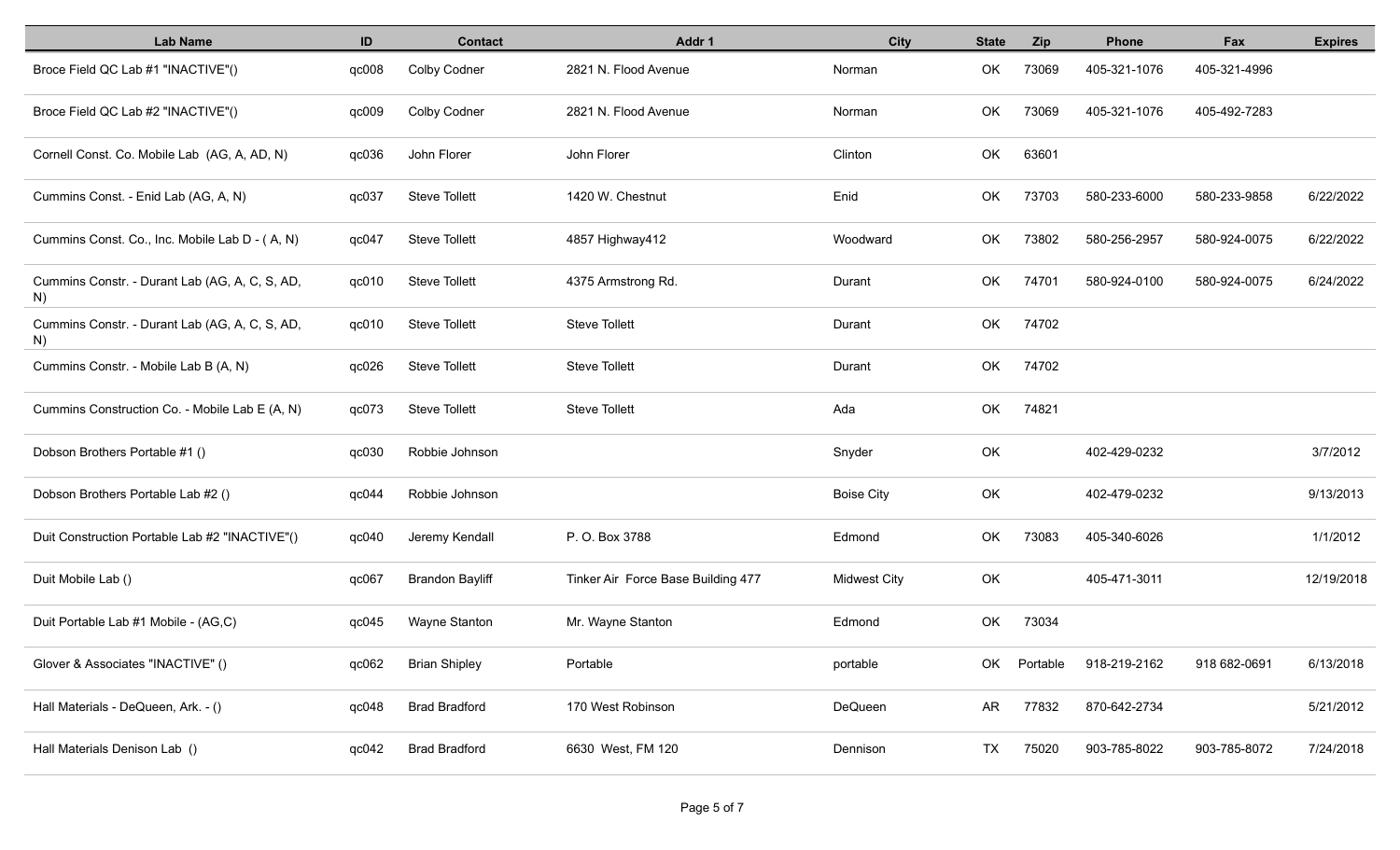| <b>Lab Name</b>                                              | ID    | <b>Contact</b>          | Addr 1                          | <b>City</b>         | <b>State</b> | <b>Zip</b> | Phone        | Fax          | <b>Expires</b> |
|--------------------------------------------------------------|-------|-------------------------|---------------------------------|---------------------|--------------|------------|--------------|--------------|----------------|
| Hall Materials Mobile Lab #1 ()                              | qc049 | <b>Brad Bradford</b>    | 2810 NW Loop 286                | Paris               | <b>TX</b>    | 75460      | 903-785-8072 |              | 7/8/2012       |
| Hall materials Mobile Lab #2 ()                              | qc053 | <b>Brad Bradford</b>    | 1245 S. W. Loop 286             | Paris               | <b>TX</b>    | 75460      | 903-715-2786 |              | 3/8/2013       |
| Haskell Lemon- Field Lab #1 Mobile (A, N)                    | qc014 | Connie Dolph            | I-40 East of Okemah Exit #227   | Okemah              | OK           |            | 405-862-5225 | 405-236-2266 | 6/17/2022      |
| Haskell Lemon- Field Lab #1 Mobile (A, N)                    | qc014 | Connie Dolph            | Connie Dolph                    | Oklahoma City       | OK           | 73117      |              |              |                |
| Hutchens Construction-Gravette Lab - ()                      | qc058 | Jeff Mitchell           | 1007 Main St.                   | Cassville           | AR           | 65625      | 479-866-2489 | 417-847-5561 | 8/2/2013       |
| J & R Sand Mobile Lab #1 (AG, A, AD, N)                      | qc035 | Heleodoro De Hoyos      | Mr. Heleodoro De Hoyos-Zertuche | Liberal             | KS           | 67905      |              |              |                |
| Jensen Construction Co. QC Lab # 19231 ()                    | qc022 | <b>Brad Peterson</b>    | 11301 West 57th Place South     | <b>Sand Springs</b> | <b>OK</b>    | 74063      | 918-245-6691 | 918-241-9697 |                |
| JOB Construction- Cameron QC Lab ()                          | qc017 | Kelly McGee             | 26657 State Highway 112         | Cameron             | <b>OK</b>    | 74932      | 919-647-6439 | 918-647-8285 | 5/19/2022      |
| JOB Construction- Hartshorne QC Lab (AG)                     | qc016 | <b>Marion Deleplank</b> | 945 Dolese Road                 | Hartshorne          | OK           | 74547      | 918-839-0433 | 918-647-8285 | 5/18/2022      |
| JOB Construction- Hartshorne QC Lab (AG)                     | qc016 | <b>Marion Deleplank</b> | P.O. Box 549                    | Hartshorne          | OK           | 74953      |              |              |                |
| Koss Construction Mobile Lab#1427 ()                         | qc065 | Valerie Daigneault      | Moved to 5831 SW Topeka Blvd    | Topeka              | KS           | 66619      | 785-806-3965 | 785-862-0039 | 5/31/2019      |
| Koss Lab#1534 ()                                             | qc063 | Valerie Daigneault      | Moved to 5831 SW Topeka Blvd    | Topeka              | KS           | 66619      | 785-806-3965 | 785-228-2927 | 6/23/2018      |
| Koss Mobile Concrete Lab#1429 (C)                            | qc075 | Tim Brown               | 5830 SW Drury Lane              | Topeka              | KS           | 66604      |              |              |                |
| Markwell Paving Co. Lab "INACTIVE" ()                        | qc070 | <b>Brock Snider</b>     | 1428 N. Portland Ave.           | Newcastle           | <b>OK</b>    | 73065      | 405-595-8348 | 405-634-8890 | 4/9/2020       |
| Overland Corp. ()                                            | qc018 | Darin Metzer            | P.O. Box 1947                   | Ardmore             | OK           | 73402      | 580-223-8432 | 580-223-8454 |                |
| PMI/Silver Star Construction Co. Lab (AG, A, N)              | qc072 | Jerry Gray              | Jerry Gray                      | Moore               | OK           | 73160      |              |              |                |
| Sherwood Construction Co. Mobile#2 Lab<br><b>INACTIVE ()</b> | qc064 | Marko Djukic            | 2820 N. Frisco Rd.              | Yukon               | OK           | 73099      | 918-240-1410 |              | 5/20/2022      |